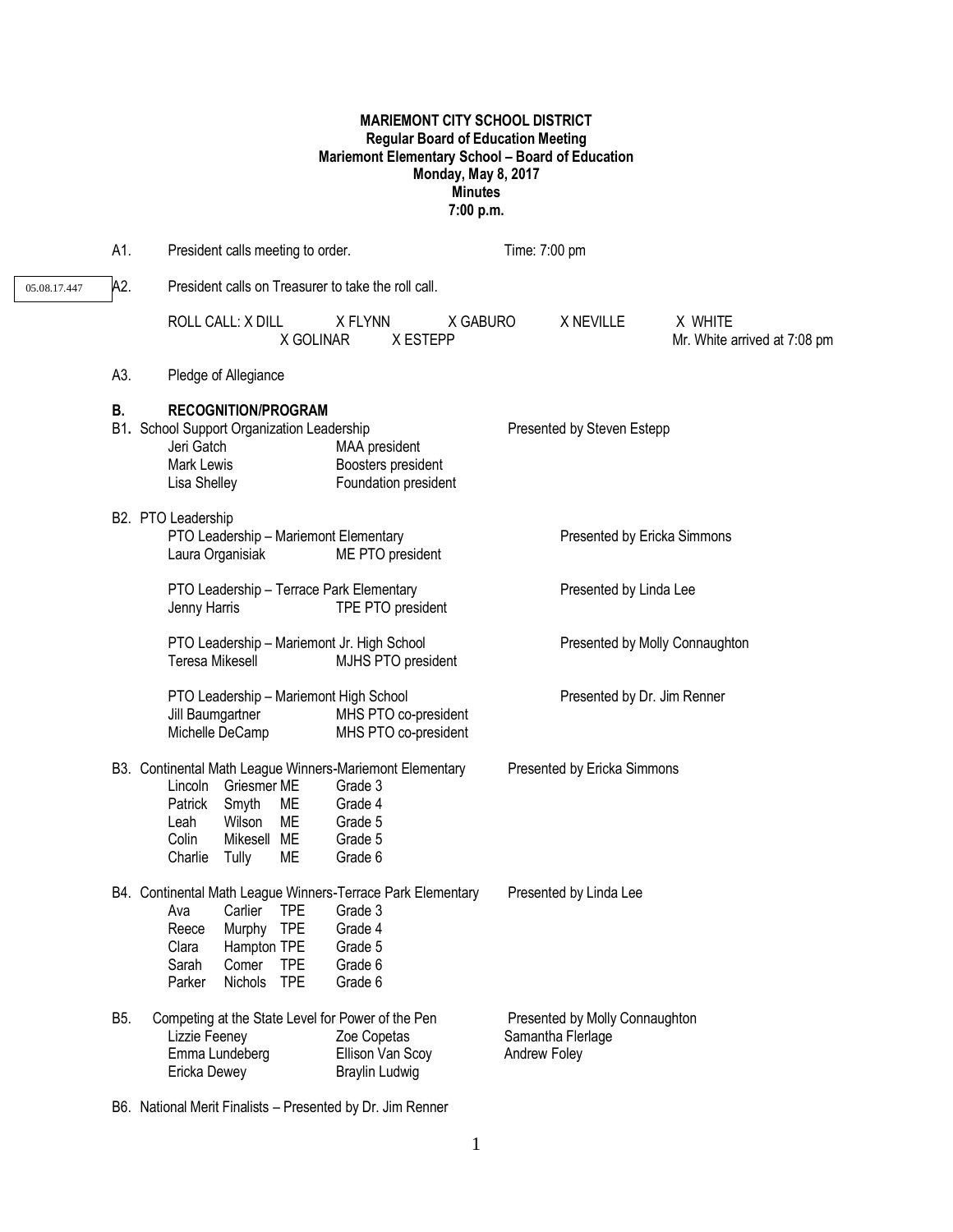Erin Cash Amanda Lewis Jack Mathis B7. 2017 Friend of the Schools Award – Presented by Steven Estepp & Marie Huenefeld Mr. Don Gurney **C. ROUTINES** C1. Additions or deletions to agenda C2. Superintendent recommends, Mr. Flynn moves and Mrs. Neville seconds that the Board of Education adopt the agenda. Vote: Mr. Flynn, aye: Mr. Gaburo, aye: Mrs. Neville, aye, Mr. White, aye: and Mrs. Dill, aye: Motion carried C3. Superintendent recommends, Mr. Gaburo moves and Mrs. Dill seconds that the Board of Education approve the minutes from the following meeting: a. April 10, 2017 - Regular meeting exercise to the exercise of the Ex.#1 Vote: Mr. Gaburo, aye: Mrs. Neville, aye, Mr. White, aye: Mrs. Dill, aye: and Mr. Flynn, aye: Motion carried **D. PUBLIC PARTICIPATION** Per Policy 0169.1, the regular meetings are not public meetings, but meetings held in public. However, the Board of Education of the Mariemont City School District encourages and appreciates citizen interest in meetings of the Board. This place in the agenda is especially set aside to hear comments from visitors. The speaker should give his or her name and address prior to beginning his/her remarks. Each person may be allotted three (3) minutes to speak. Public commentary on specific personnel matters is not permitted. **E. CONSENT AGENDA**  Superintendent recommends, Mrs. Neville moves and Mrs. Dill seconds that the Board of Education approve the consent agenda – Items E1-E5. Action by the Board of Education in "Adoption of the consent Agenda" means that all E items are adopted by one single motion unless a member of the Board or the Superintendent requests that any such item be removed from the consent agenda and voted upon separately. Employments, where applicable, are contingent upon 1) Verification of education and experience, 2) Proof of proper certification, and 3) Positive results from a criminal records check. E1. Approve the following Classified Personnel Actions: a. Employment – necial Ed. Aide pecial Ed. Aide 05.08.17.448 05.08.17.451 05.08.17.449 05.08.17.450

| Kim Arp              | Mariemont High School          | Special Ed. Aide          |
|----------------------|--------------------------------|---------------------------|
| Tara Binder          | <b>Terrace Park Elementary</b> | Special Ed. Aide          |
| Patricia Byess       | <b>Terrace Park Elementary</b> | Special Ed. Aide          |
| Julie Crawford       | <b>Mariemont Elementary</b>    | Special Ed. Aide          |
| <b>Kelley Dunlap</b> | <b>Mariemont Elementary</b>    | Special Ed. Aide          |
| Anne Dunn            | <b>Mariemont Elementary</b>    | <b>Instructional Aide</b> |
| Cindy Gorman         | <b>Terrace Park Elementary</b> | Instructional Aide        |
| Maura Hayskar        | <b>Terrace Park Elementary</b> | Special Ed. Aide          |
| Angela Heaton        | <b>Mariemont Elementary</b>    | Special Ed. Aide          |
| Philip Helbig        | Mariemont High School          | Special Ed. Aide          |
| Susanna Henize       | Mariemont High School          | Special Ed. Aide          |
| Donna Hojnoski       | <b>Mariemont Elementary</b>    | Special Ed. Aide          |
| Kyle Lear            | Mariemont Jr. High             | Special Ed. Aide          |
| Kathy Lynch          | <b>Mariemont Elementary</b>    | Special Ed. Aide          |
| Rebecca Melvin       | <b>Mariemont Elementary</b>    | Special Ed. Aide          |
| Susan Peck           | <b>Mariemont Elementary</b>    | Special Ed. Aide          |
| Michelle Rich        | <b>Mariemont Elementary</b>    | Special Ed. Aide          |
|                      |                                |                           |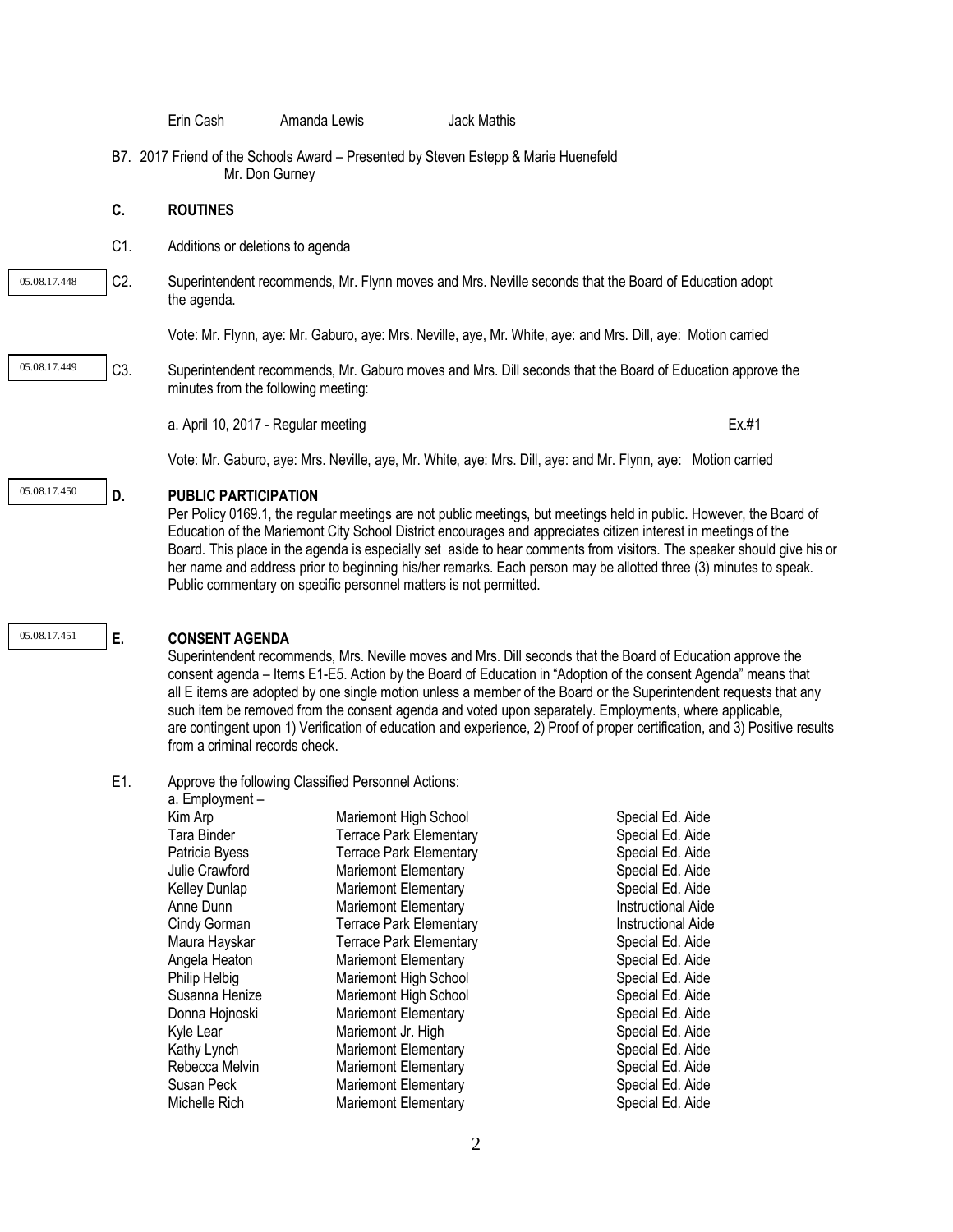|            | Amy Stetter<br>Paige Strickland<br>Margaret Vonderhaar<br>Mark Becknell<br>Jamie Keyes                                                                                                                     | Mariemont Jr. High<br>Mariemont High School<br>Mariemont High School<br>Mariemont High School<br>Mariemont Elementary                                                                                     |                                                               | Special Ed. Aide<br>Special Ed. Aide<br>Special Ed. Aide<br>Aide<br>Administrative Assistant - 10 Additional days                                                                                          |                |
|------------|------------------------------------------------------------------------------------------------------------------------------------------------------------------------------------------------------------|-----------------------------------------------------------------------------------------------------------------------------------------------------------------------------------------------------------|---------------------------------------------------------------|------------------------------------------------------------------------------------------------------------------------------------------------------------------------------------------------------------|----------------|
|            | b. Approve summer employees - classified<br><b>Bruce Miller</b><br>Maintenance<br>Aaron Miller<br>Maintenance                                                                                              | *5 days at per diem rate for summer 2017                                                                                                                                                                  | Board approved hourly rate<br>Board approved hourly rate      | Nancy Lonnemann for 15 additional hours/week during the summer for the purposes of central registration.                                                                                                   |                |
|            |                                                                                                                                                                                                            |                                                                                                                                                                                                           |                                                               | c. Supplemental – effective for the 2016/2017 & 2017-2018 school year. All are 100% level unless otherwise indicated.                                                                                      | Ex#2           |
|            | d Warriors Beyond<br><b>Faith Mott</b><br>Tami Croll<br><b>Emily James</b>                                                                                                                                 | \$2000<br>\$2000<br>\$1280                                                                                                                                                                                |                                                               |                                                                                                                                                                                                            |                |
|            | e. Summer Baseball Field Maintenance 2016-2017<br>Joe Regruth<br>Mike Hanley                                                                                                                               | \$700.00<br>\$700.00                                                                                                                                                                                      |                                                               |                                                                                                                                                                                                            |                |
| E2.        | Approve the following Certificated Personnel Actions:<br>a. Employment<br>Terri Thomas<br>Mark Campbell<br>Jimmy Galloway<br>Julie Kral<br>Jordon Henry<br>Maggie Fitz                                     | K-12 Wellness Curriculum<br>Science Teacher<br><b>Band Director</b><br>1 <sup>st</sup> Grade<br>2 <sup>nd</sup> Grade<br>6 <sup>th</sup> Grade                                                            |                                                               | MHS & MJHS 5 days at per diem rate<br><b>MJHS</b><br><b>District</b><br>МE<br><b>ME</b><br><b>ME</b>                                                                                                       |                |
|            | Alex Drexelius<br>Lindsay Oberschlake<br>Amber Hawk<br>Suzanne Lehman<br>Amy Skinner<br>Amanda Leszczuk<br>Pam Tackett                                                                                     | Kindergarten Intervention Camp<br>& Extended School Year<br><b>Intervention Specialist</b><br><b>Intervention Specialist</b><br><b>Elementary Counselor</b><br>Jr. High Counselor<br>Guidance<br>Guidance | <b>MHS</b><br>ME<br>TP/ME<br><b>MJHS</b><br><b>MHS</b><br>MHA | 120 hrs. @ /\$35.00<br>5 days Extended School Year<br>20 hours @ \$35/hour<br>10 days Extended School Year<br>10 days Extended School Year<br>20 days Extended School Year<br>20 days Extended School Year |                |
|            | b. Resignation<br>Lisa Mock<br><b>MHS</b>                                                                                                                                                                  | 4 yrs.                                                                                                                                                                                                    | Effective 05/31/2017                                          |                                                                                                                                                                                                            | Ex#3           |
| E3.<br>E4. | Grant Three Year Contract - Administrator<br>Rescind one year contracts - Certified                                                                                                                        |                                                                                                                                                                                                           |                                                               |                                                                                                                                                                                                            | Ex #4<br>Ex #5 |
|            | E5. Employee Pre-Approval Request/Reimbursement for college Credits according to Policy 1445, 3245, 4545. (up to \$200.00<br>per credit hour and a maximum of 8 credits per contract year)<br>a. Approvals |                                                                                                                                                                                                           |                                                               |                                                                                                                                                                                                            |                |
|            | <b>NAME</b><br>Kristine M. Bruck<br>ME<br>b. Reimbursements                                                                                                                                                | <b>BLDG</b><br>EDRE 679 Practicum in Reading                                                                                                                                                              | <b>COURSE</b>                                                 | <b>CREDITS</b><br>3                                                                                                                                                                                        | Ex#6           |
|            | <b>NAME</b><br>Jennifer Hrovat                                                                                                                                                                             | <b>BLDG</b><br><b>TP</b>                                                                                                                                                                                  | <b>COURSE</b><br>ED549a Why Will power Matters                |                                                                                                                                                                                                            | <b>AMOUNT</b>  |

ED5486 Reason's Students don't like school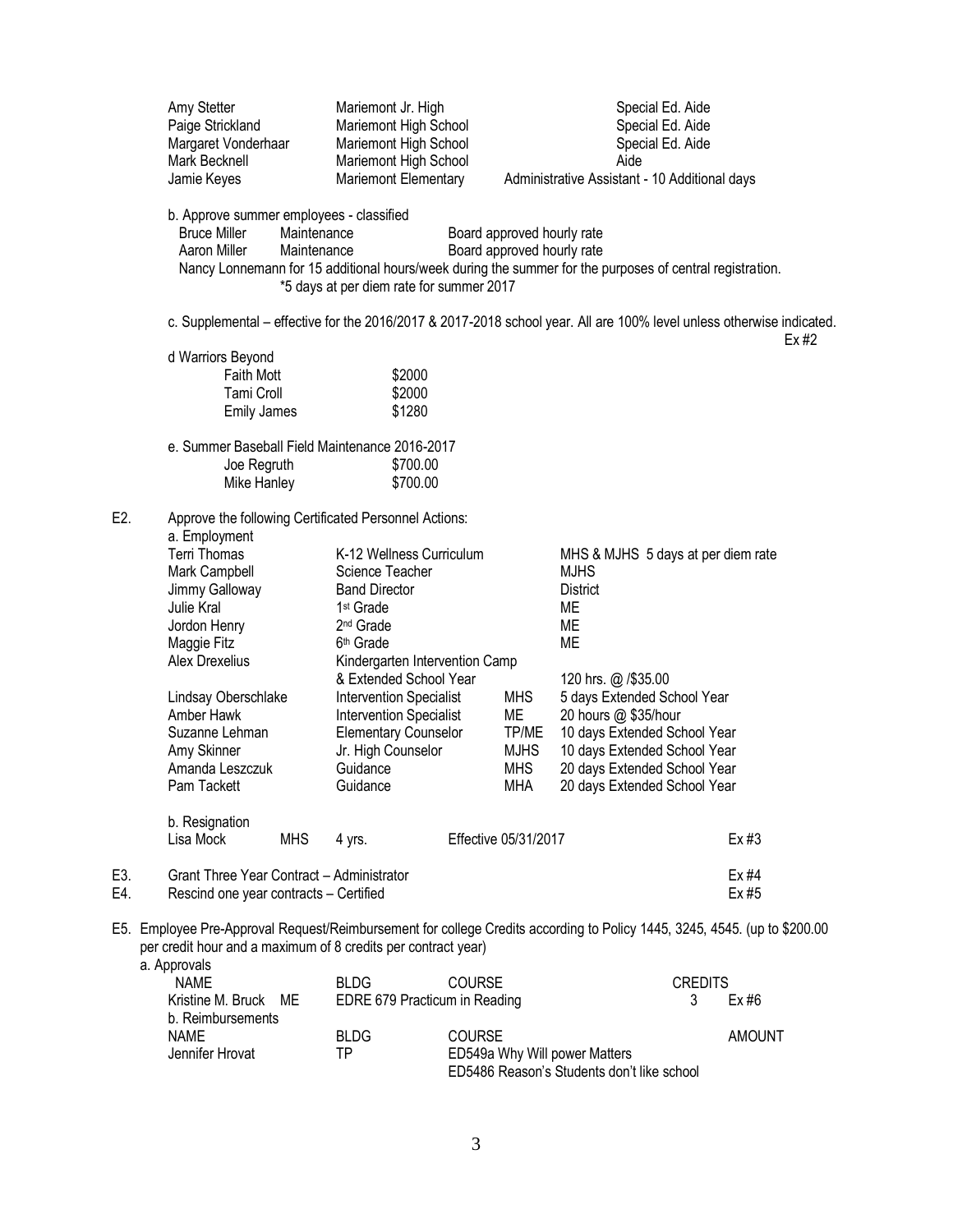|              |             | ED549h Differentiation         | \$1600.00 Ex #7 |
|--------------|-------------|--------------------------------|-----------------|
| Eric Weiss   | <b>MHS</b>  | Writing Ctr. Development       | \$200.00 Ex#8   |
| Kristy Bruck | МE          | <b>Diagnosis</b>               | \$600.00 Ex#9   |
| Jim Barr     | <b>MJHS</b> | <b>EDP571 Literacy Seminar</b> | \$400.00 Ex #10 |
| Liz Reilly   | MHS.        | Writing Ctr. Development       | \$200.00 Ex #11 |

Vote: Mrs. Neville, aye: Mr. White, aye: Mrs. Dill, aye, Mr. Flynn, aye: and Mr. Gaburo, aye: Motion carried

05.08.17.452

#### **F. ACTION AGENDA**

F1. Approve modifications to Local Professional Development Committee (LPDC) Structure

- 1. Shift from 3 year to 1 year terms
- 2. Add Additional teacher representation at elementary level
- 3. Add additional stipend position-\$1800.00

Motion by: Mr. Gaburo, second by Mr. Flynn that the board approves the handbooks as presented.

Vote: Mrs. Dill aye, Mr. Flynn, aye: Mr. Gaburo, aye: Mrs. Neville, aye and Mr. White, aye: Motion carried

#### **G. FINANCIAL REPORT**

|  | $-$ G1. Financial                                                                             | Ex #12 |
|--|-----------------------------------------------------------------------------------------------|--------|
|  | G2. Investments                                                                               | Ex #13 |
|  | G3. Transfers                                                                                 | Ex #14 |
|  | G4. Approve School Fees                                                                       | Ex #15 |
|  | G5. Approve amended Five-Year forecast and assumptions                                        | Ex #16 |
|  | G6. Resolution Accepting the amounts and rate as determined by the Budget                     |        |
|  | Commission and authorizing the necessary tax levies and certifying them to the County Auditor | Ex #17 |
|  | G7 Donations from Many Beth Vork - Piano for High School valued at \$1000.00                  |        |

G7. Donations from Mary Beth York – Piano for High School valued at \$1000.00

Motion by: Mrs. Dill, second by Mr. Gaburo that the board approves the motions contained in the financial Report as presented.

Vote: Mr. White, aye, Mrs. Dill, aye, Mr. Flynn, aye, Mr. Gaburo, aye, and Mrs. Neville, aye: Motion carried

05.08.17.454

## **H. REPORTS/INFORMATION/COMMUNICATION**

|     |    | H1. 2016-2017 District action plan update        |                                                                                                              | Ex #18 |
|-----|----|--------------------------------------------------|--------------------------------------------------------------------------------------------------------------|--------|
|     |    | H <sub>2</sub> . Board Retreat - August 11, 2017 |                                                                                                              |        |
|     |    |                                                  | 6880 Wooster Pike, Cincinnati, OH 45227                                                                      |        |
| H3. |    |                                                  | POLICIES - First Reading of Policies                                                                         |        |
|     | a. | Agenda Overview                                  |                                                                                                              | Ex #19 |
|     | b. | Policy 0157                                      | Definitions                                                                                                  | Ex #20 |
|     | C. |                                                  | Policy 2430 District Sponsored Clubs and Activities                                                          | Ex #21 |
|     | d. | Policy 2431                                      | Interscholastic Athletics                                                                                    | Ex #22 |
|     | е. | Policy 2461                                      | Recording of District Meetings Involving Students and/or Parents                                             | Ex #23 |
|     |    | Policy 2623                                      | Student Assessment and Academic Intervention Services                                                        | Ex #24 |
|     | g. |                                                  | Policy 3120.08 Employment of Personnel for Co-Curricular/Extra-Curricular Activities                         | Ex #25 |
|     | h. |                                                  | Policy 5111 Eligibility of Resident/Non-Resident Students                                                    | Ex #26 |
|     |    |                                                  | Policy 5111.01 Homeless Students                                                                             | Ex #27 |
|     |    |                                                  | Policy 5111.03 Children and Youth in Foster Care                                                             | Ex #28 |
|     | k. | Policy 5200                                      | Attendance                                                                                                   | Ex #29 |
|     |    |                                                  | Policy 5460 Graduation Requirements                                                                          | Ex #30 |
|     | m. | Policy 5610                                      | Removal, Suspension, Expulsion, and Permanent Exclusion of Students                                          | Ex #31 |
|     | n. |                                                  | Policy 5630.01 Positive Behavior Intervention and Supports and Limited Use of Restraint and Seclusion Ex #32 |        |
|     | 0. | Policy 6320                                      | Purchases                                                                                                    | Ex #33 |
|     | p. | Policy 6700                                      | Fair Labor Standards Act (FSLA)                                                                              | Ex #34 |